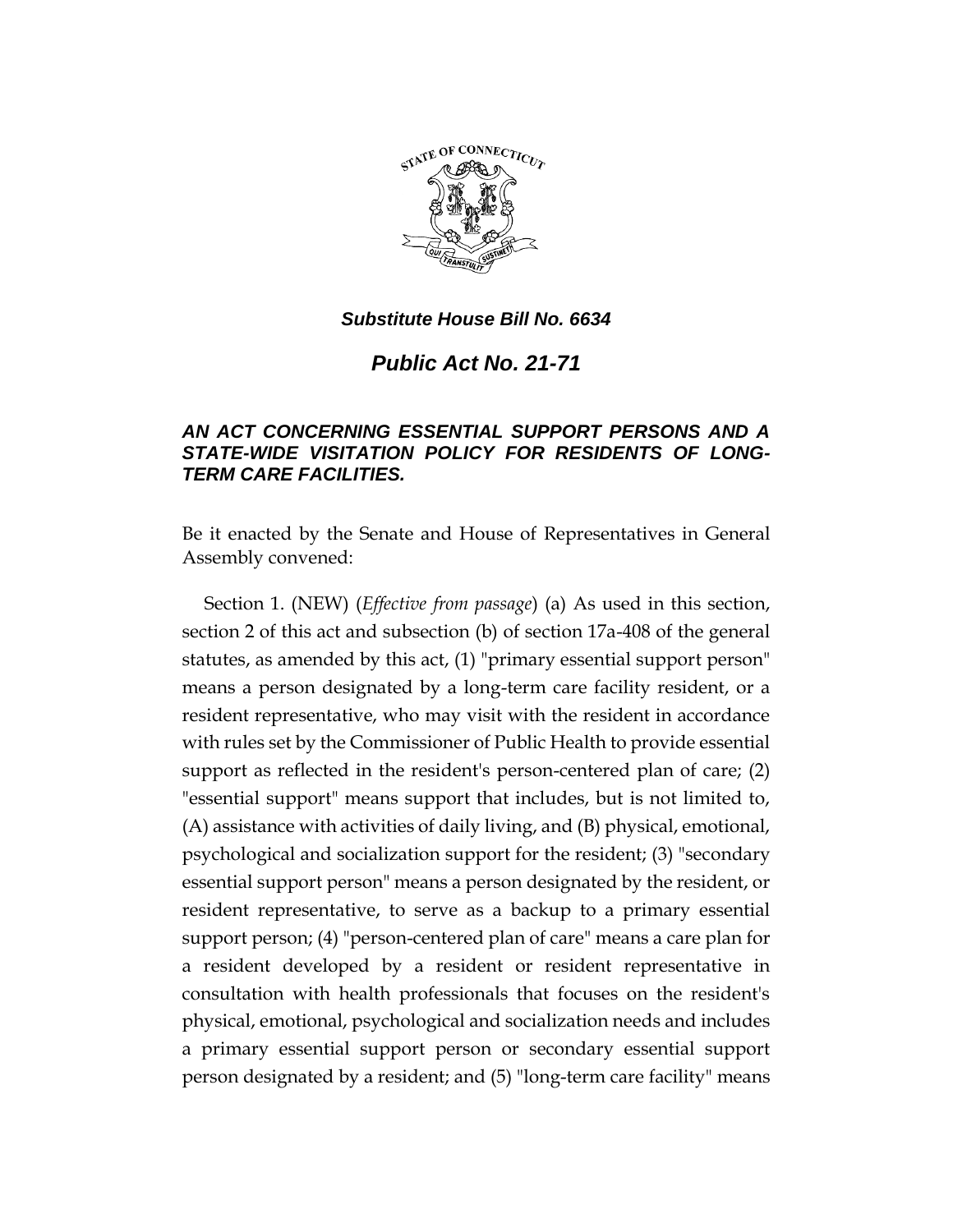a nursing home facility, as defined in section 19a-490 of the general statutes, or a managed residential community, as defined in section 19a-693 of the general statutes that provides services offered by an assisted living services agency, as defined in section 19a-490 of the general statutes.

(b) A long-term care facility resident, or a resident representative, may designate a primary essential support person and a secondary essential support person who may visit the resident despite general visitation restrictions imposed on other visitors, provided the primary essential support person or secondary essential support person complies with any rules promulgated by the Commissioner of Public Health pursuant to section 2 of this act to protect the health, safety and well-being of long-term care facility residents.

Sec. 2. (NEW) (*Effective from passage*) (a) The Commissioner of Public Health shall establish a state-wide policy for visitation with a long-term care facility resident. The policy shall be applicable to all long-term care facilities and shall incorporate a long-term care facility resident's need for health, safety and well-being, including, but not limited to, the essential support provided by a primary or secondary essential support person.

(b) In the event of a public health emergency declared by the Governor in accordance with section 19a-131a of the general statutes, the Commissioner of Public Health shall, in accordance with applicable federal requirements and guidance, set forth requirements for visitation with a long-term care facility resident, provided such requirements incorporate a resident's need for essential support provided by a primary or secondary essential support person and other visitors. Such requirements shall include, but need not be limited to, the circumstances, if any, under which a long-term care facility may restrict visitors, including, but not limited to, primary essential support persons and secondary essential support persons designated by a long-term care

*Public Act No. 21-71 2 of 7*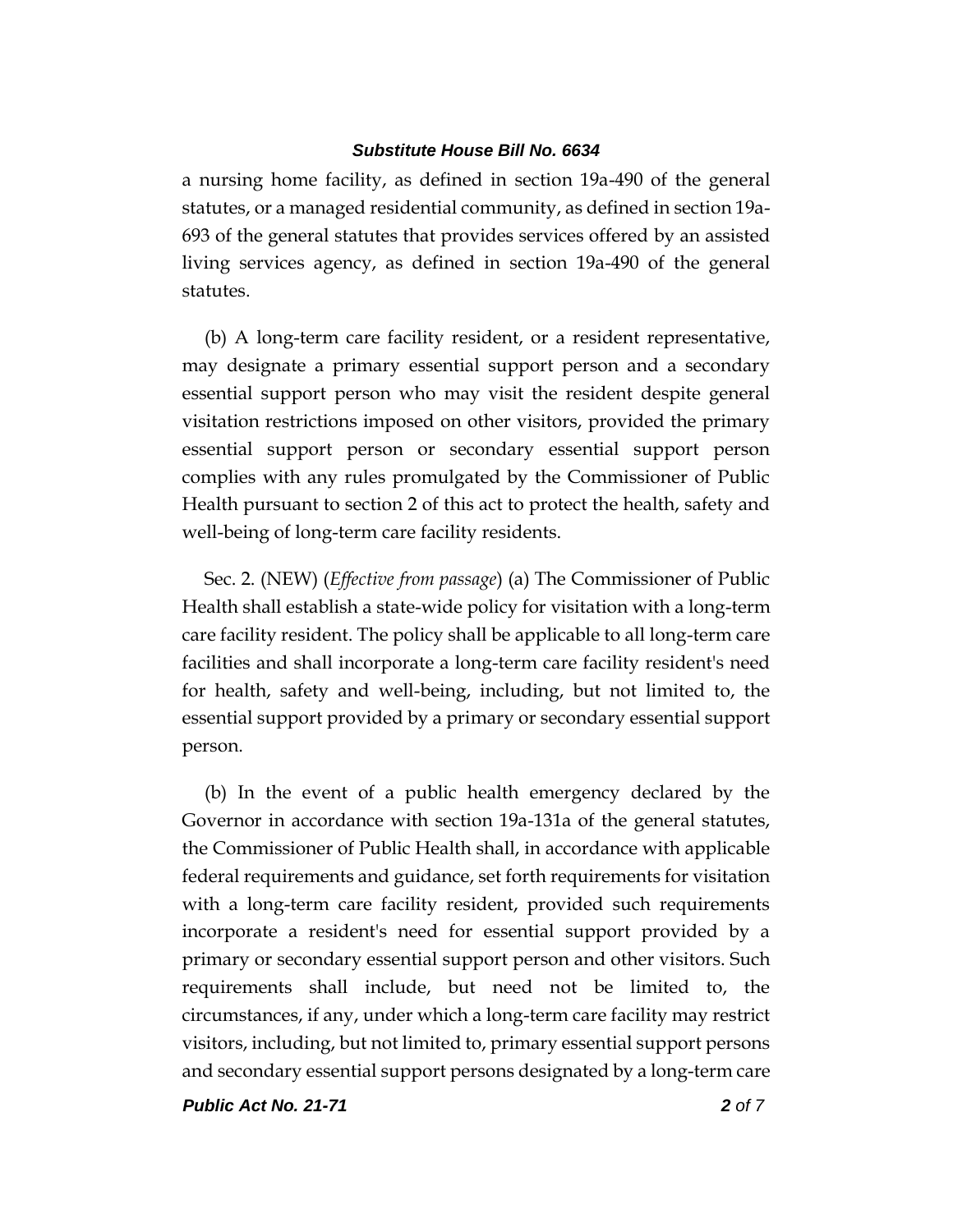facility resident. The requirements shall address, at a minimum:

(1) Arrangements for visitation with a long-term care facility resident through various means, including, but not limited to, (A) outdoor visitation, (B) the use of technologies to facilitate virtual visitation, and (C) indoor visitation that is allowed whether or not the resident is nearing the end of his or her life, as determined by the resident's attending health care professionals;

(2) The needs of a long-term care facility resident for physical, emotional, psychological and socialization support based on the resident's person-centered plan of care;

(3) Safety protocols for all visitors to a long-term care facility, including, but not limited to, primary or secondary essential support persons, in the event of a communicable disease outbreak or public health emergency declared by the Governor in accordance with section 19a-131a of the general statutes;

(4) Permission for visitation with a long-term care facility resident by a primary essential support person or secondary essential support person despite general visitation restrictions, provided the primary essential support person or secondary essential support person complies with safety protocols established by the commissioner and the commissioner determines that such visitation will benefit the health, safety and well-being of the resident; and

(5) In the event a long-term care facility resident has not designated a primary essential support person, a requirement that staff of a long-term care facility work with the resident or a resident representative, a family member of the resident or the State Ombudsman appointed pursuant to section 17a-405 of the general statutes to identify a primary essential support person and provide access by such person to the resident.

*Public Act No. 21-71 3 of 7* Sec. 3. Subsection (b) of section 17a-408 of the general statutes is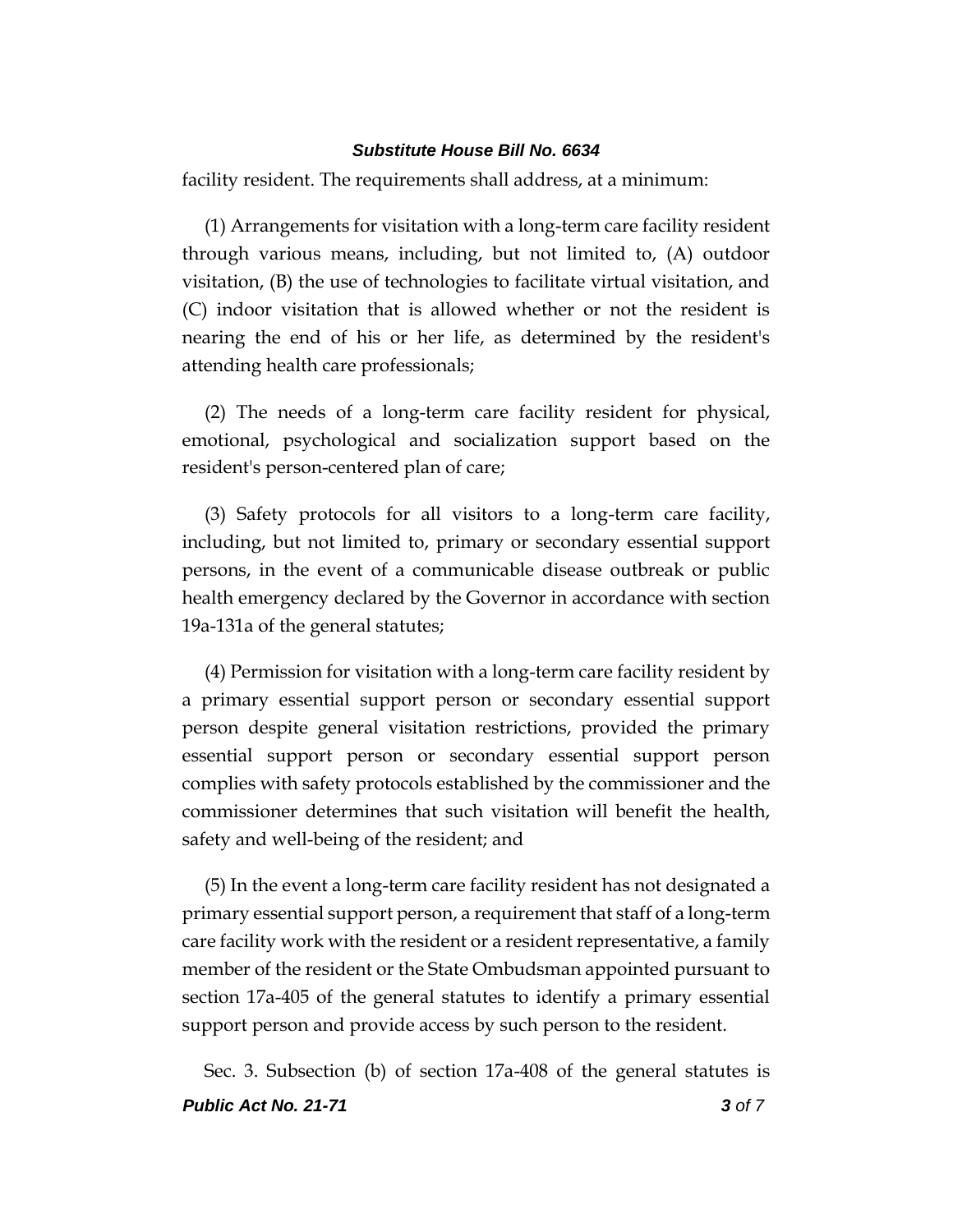repealed and the following is substituted in lieu thereof (*Effective from passage*):

(b) The State Ombudsman shall serve on a full-time basis, and shall personally or through representatives of the office:

(1) Identify, investigate and resolve complaints that:

(A) Are made by, or on behalf of, residents or, as to complaints involving the application for admission to a long-term care facility, by or on behalf of applicants; and

(B) Relate to action, inaction or decisions that may adversely affect the health, safety, welfare or rights of the residents, including the welfare and rights of the residents with respect to the appointment and activities of guardians and representative payees, of (i) providers or representatives of providers of long-term care services, (ii) public agencies, or (iii) health and social service agencies;

(2) Provide services to protect the health, safety, welfare and rights of the residents, including, but not limited to, services designed to address the impact of socialization, visitation and the role of primary or secondary essential support persons on the health, safety and well-being of residents;

(3) Inform the residents about means of obtaining services provided by providers or agencies described in subparagraph (B) of subdivision (1) of this subsection or services described in subdivision (2) of this subsection;

(4) Ensure that the residents and, as to issues involving applications for admission to long-term care facilities, applicants have regular and timely access to the services provided through the office and that the residents and complainants receive timely responses from representatives of the office to complaints;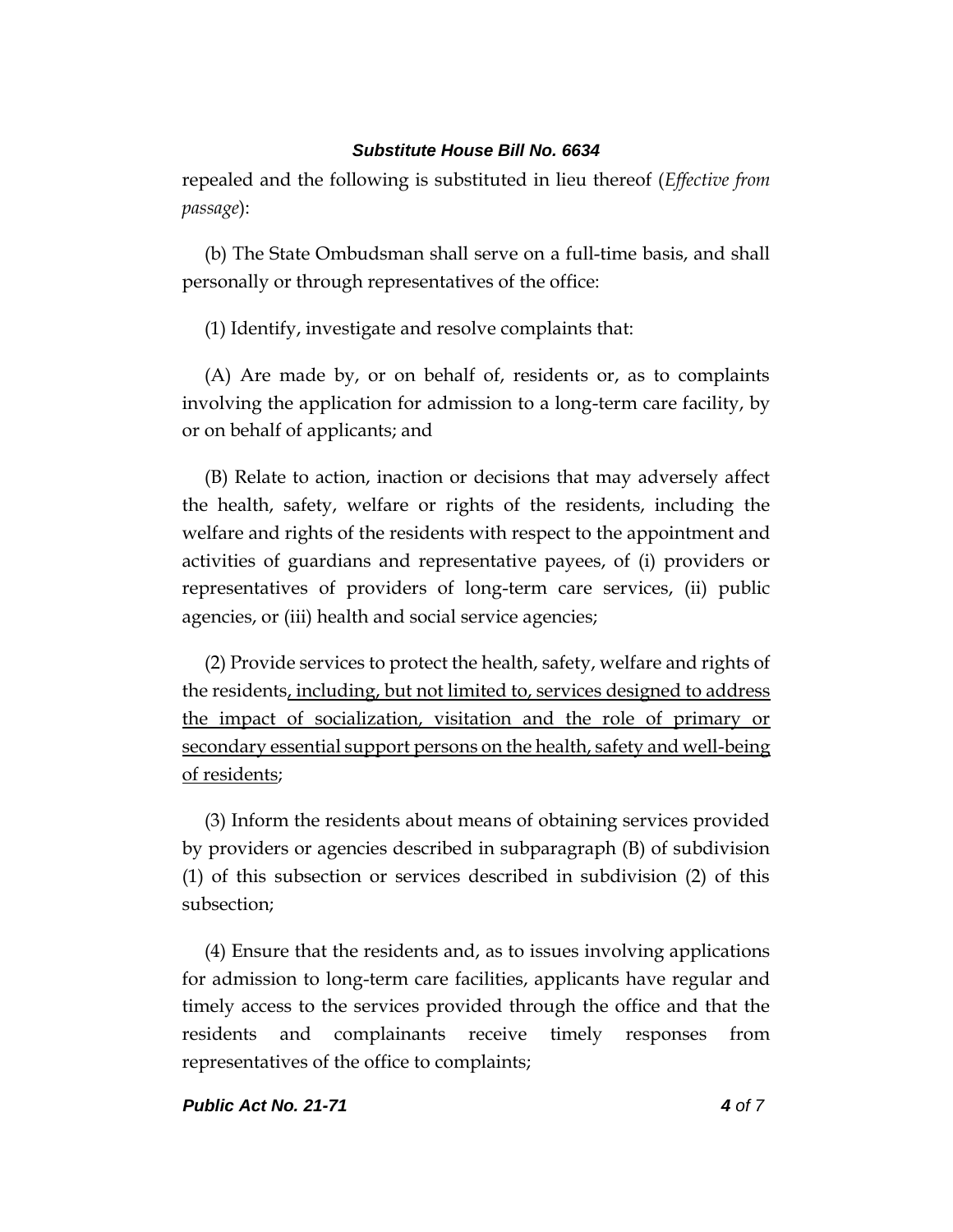(5) Represent the interests of the residents, and of applicants in relation to issues concerning applications to long-term care facilities, before governmental agencies and seek administrative, legal and other remedies to protect the health, safety, welfare and rights of the residents;

(6) Provide administrative and technical assistance to representatives of the office and training in areas including, but not limited to, Alzheimer's disease and dementia symptoms and care;

(7) (A) Analyze, comment on and monitor the development and implementation of federal, state and local laws, regulations, and other governmental policies and actions that pertain to the health, safety, welfare and rights of the residents with respect to the adequacy of longterm care facilities and services in this state and to the rights of applicants in relation to applications to long-term care facilities;

(B) Recommend any changes in such laws, regulations, policies and actions as the office determines to be appropriate; and

(C) Facilitate public comment on such laws, regulations, policies and actions;

(8) Advocate for:

(A) Any changes in federal, state and local laws, regulations and other governmental policies and actions that pertain to the health, safety, welfare and rights of residents with respect to the adequacy of long-term care facilities and services in this state and to the health, safety, welfare and rights of applicants which the State Ombudsman determines to be appropriate;

(B) Appropriate action by groups or agencies with jurisdictional authority to deal with problems affecting individual residents and the general resident population and applicants in relation to issues concerning applications to long-term care facilities; and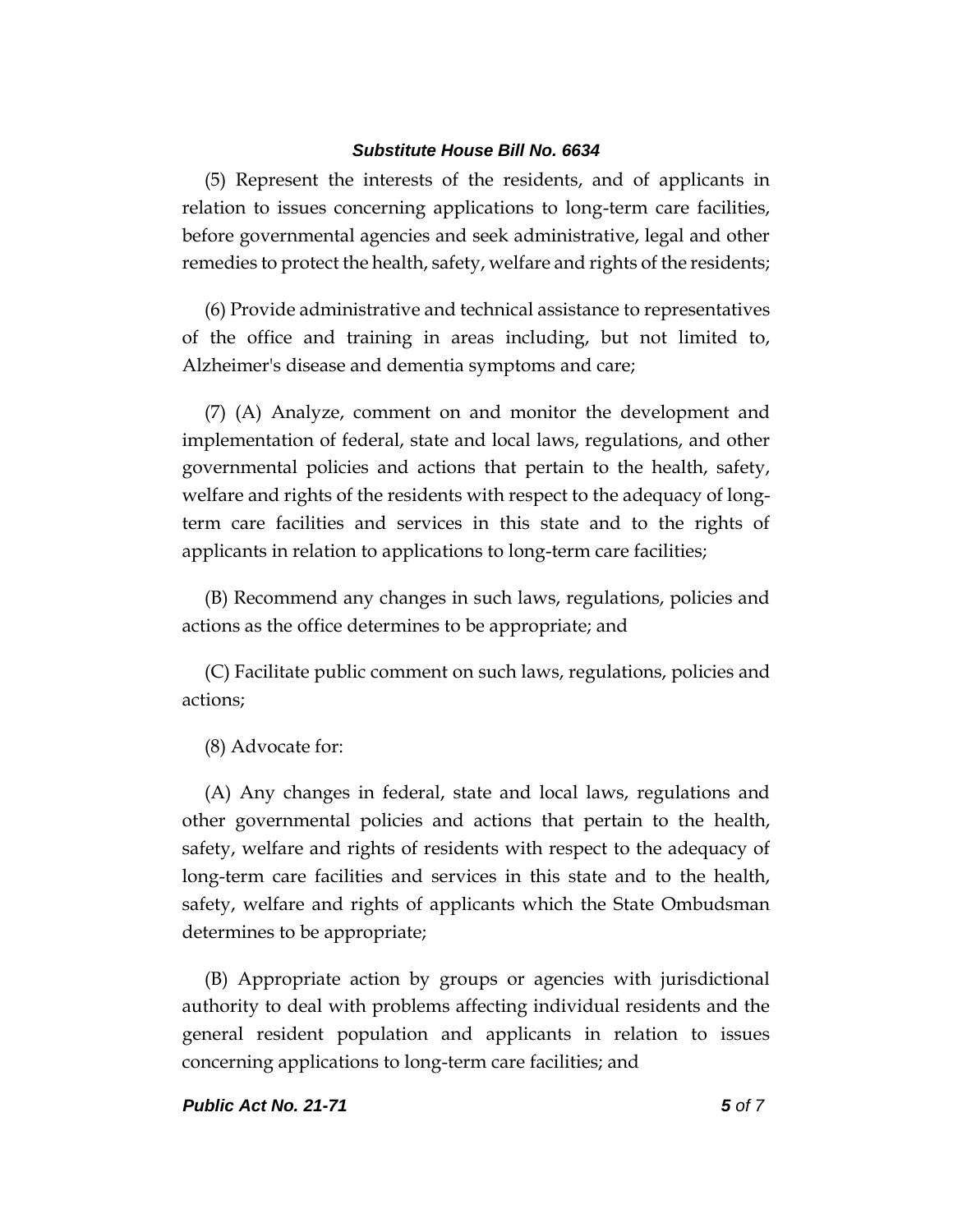(C) The enactment of legislative recommendations by the General Assembly and of regulatory recommendations by commissioners of Connecticut state agencies;

(9) (A) Provide for training representatives of the office;

(B) Promote the development of citizen organizations to participate in the program; and

(C) Provide technical support for the development of resident and family councils to protect the well-being and rights of residents;

(10) Coordinate ombudsman services with the protection and advocacy systems for individuals with developmental disabilities and mental illnesses established under (A) Part A of the Development Disabilities Assistance and Bill of Rights Act (42 USC 6001, et seq.), and (B) The Protection and Advocacy for Mentally Ill Individuals Act of 1986 (42 USC 10801 et seq.);

(11) Coordinate, to the greatest extent possible, ombudsman services with legal assistance provided under Section 306(a)(2)(C) of the federal Older Americans Act of 1965, (42 USC 3026(a)(2)(C)) as amended from time to time, through the adoption of memoranda of understanding and other means;

(12) Create, and periodically update as needed, a training manual for nursing home facilities identified in section 19a-522c that provides guidance on structuring and implementing the training required by said section;

(13) Develop policies and procedures regarding the communication and documentation of informed consent in the case of resident complaints, including, but not limited to, the use of auxiliary aids and services or the use of a resident representative; and